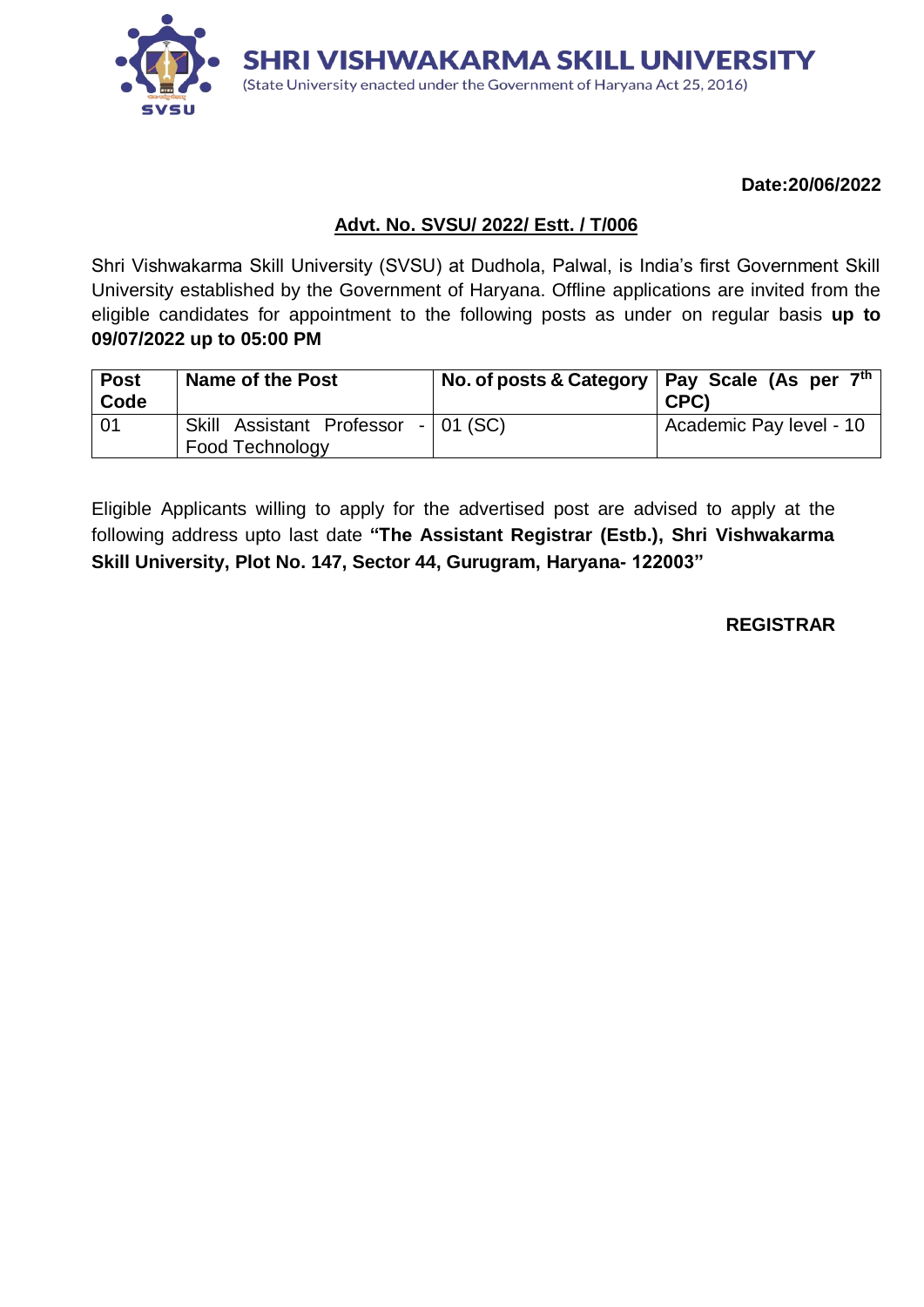**SHRI VISHWAKARMA SKILL UNIVERSITY** 

(State University enacted under the Government of Haryana Act 25, 2016) SVSI

| S.<br><b>No</b> | Name of Post(s)                                          | No. of<br>Post(s) | <b>Qualification / Experience</b>                                                                                                                                                                                                                                                                                                                                                                                                                                                                                                                                                                                                                                                                                                                                                                                                                                                                                                                                                                            |
|-----------------|----------------------------------------------------------|-------------------|--------------------------------------------------------------------------------------------------------------------------------------------------------------------------------------------------------------------------------------------------------------------------------------------------------------------------------------------------------------------------------------------------------------------------------------------------------------------------------------------------------------------------------------------------------------------------------------------------------------------------------------------------------------------------------------------------------------------------------------------------------------------------------------------------------------------------------------------------------------------------------------------------------------------------------------------------------------------------------------------------------------|
| 1.              | <b>Skill Assistant</b><br>Professor - Food<br>Technology | 01(SC)            | B. E. / B. Tech. / B. S and M. E. / M. Tech. /<br>M. S. or Integrated M. Tech. in relevant<br>branch with first class or equivalent in any<br>one of the Degrees<br>Or<br>(i) A Master's degree with 55% marks (or an<br>equivalent grade in a point-scale wherever<br>the grading system is followed) in a<br>concerned/relevant/ allied subject from an<br>Indian University, or an equivalent degree<br>from an accredited foreign University.<br>(ii) Besides fulfilling the above qualifications,<br>the candidate must have cleared the National<br>Eligibility Test (NET) conducted by the UGC or<br>the CSIR, or a similar test accredited by the<br>UGC, like SLET/SET or who are or have been<br>awarded a Ph.D. Degree in accordance with the<br>Grants Commission<br>University<br>(Minimum<br>Procedure for<br><b>Standards</b><br>and<br>Award of<br>M.Phil/Ph.D degree) Regulations, 2009 or 2016<br>and their amendments from time to time as the<br>case may be exempted from NET/SLET/SET; |
|                 |                                                          |                   |                                                                                                                                                                                                                                                                                                                                                                                                                                                                                                                                                                                                                                                                                                                                                                                                                                                                                                                                                                                                              |

# **Eligibility and Qualification/ Experience for Posts**

**Provided**, the candidates registered for the Ph.D. programme prior to July 11, 2009, shall be governed by the provisions of the then existing ordinances/ Bye- laws/ regulations of the Institutions awarding the degree and such PhD candidates shall be exempted from the requirement of NET/SLET/ SET for recruitment and appointment of Assistant Professor or equivalent positions in Universities/Colleges/ Institutions subject to the fulfillment of the following conditions: -

- a) The Ph.D. degree of the candidate had been awarded in a regular mode;
- b) The Ph.D. thesis has been evaluated by at least two external examiners;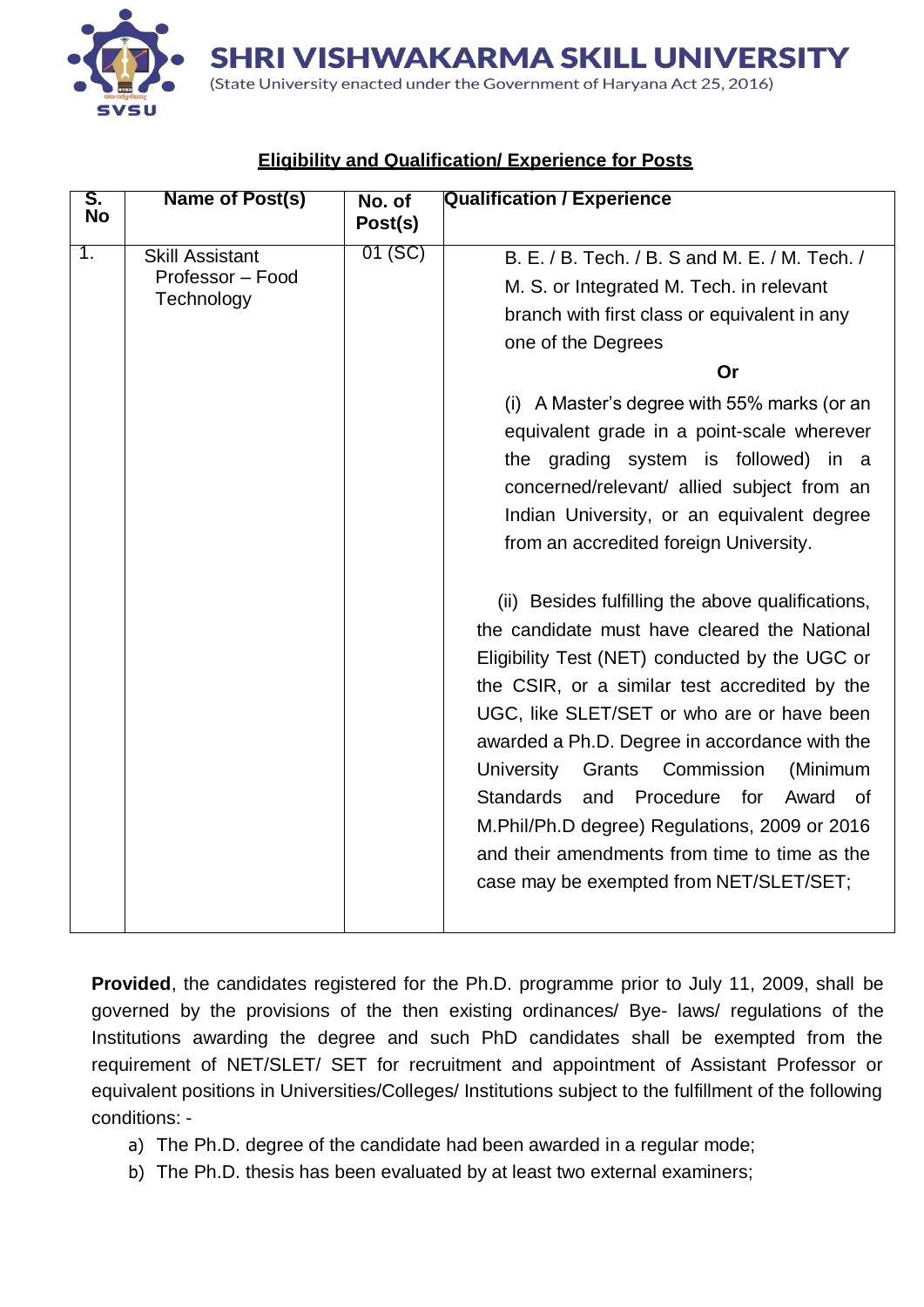- c) An open Ph.D. viva voice of the candidate has been conducted;
- d) The candidate has published two research papers from his/ her Ph.D. work, out of which at least one is in a referred journal;
- e) Candidate has made at least two presentations in conferences/seminars, based on his/her Ph. D work.

The fulfilment of these conditions is to be certified by the Registrar orthe Dean (Academic Affairs) of the University concerned.

#### **OR**

- **A.** The Ph.D degree has been obtained from a foreign university/institution with a ranking among top 500 in the World University Ranking (at any time) by any one of the following:
	- i) Quacquarelli Symonds (QS)
	- ii) The Times Higher Education (THE) or

iii) The Academic Ranking of World Universities (ARWU) of the Shanghai Jiao Tong University (Shanghai).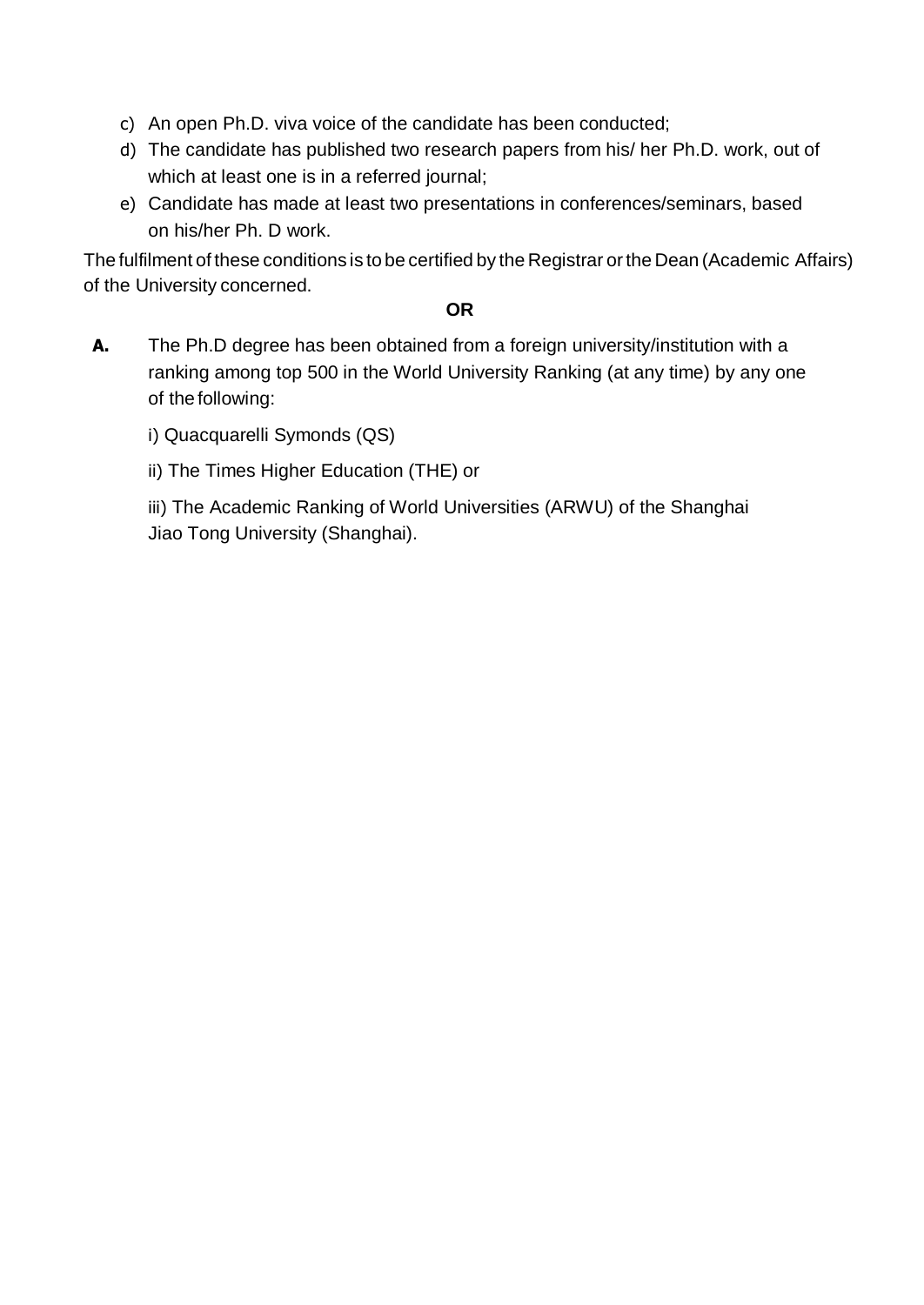

### **Instructions to the Candidates**

- 1. The Candidate must be citizen of India.
- 2. Age limit: The maximum age limit for the post of Skill Assistant Professor will be as prescribed by UGC.
- 3. Good knowledge of computer applications will be preferred.
- 4. Knowledge of Hindi/Sanskrit up to matric level is essential.
- 5. The required qualification and relevant experience etc. for eligibility shall be determined as on the last date of receipt of application.
- 6. All qualifications must be attained from recognized Board/Universities/Institutes. The Candidates who have obtained qualifications from any Board/University/Institution declared fake or not recognized by respective regulatory bodies shall not be eligible for consideration for any of the post advertised. Qualifications obtained through distance mode are not admissible for teaching posts in science and technology.

If a Grade Point System is adopted the CGPA will be converted into equivalent marks. Provide the relevant document of conversion of CGPA into equivalent marks along with application form.

- 7. The prescribed essential qualifications and experience indicated are bare minimum and mere possession of the same will not entitle any candidate to be called for written test/ teaching skill / interview. The applications will be short-listed on the criteria specified at Annexure-A. The Selection to teaching posts will be made as per specified selection criteria.
- 8. The vacancy shown in advertisement is indicative and may increase or decrease at the discretion of the University at the time of selection. The University reserves the right not to fill the post advertised without assigning any reason.
- 9. The posts advertised in this advertisement are subject to the concurrence of Finance Department, Haryana. The Pay structure and fixation of pay of respective posts is also subject to revision/amendment/modification as per the State Govt. Instructions.
- 10. No TA/DA is payable for attending any test/interview.
- 11. i) Relaxation of 5% will be provided from 55% to 50% of the marks in determining good academic record for SC/ST/PWD

ii) If the University conducts any screening test, the Candidate will have to secure a minimum of 40% marks and the SC/ST/PWD candidate minimum of 38% marks to qualify in the screening test.

iii) Candidates will be called for interview in a ratio of 1:15 for the first post and then 2:25,3:30 and five candidates will be added for further additional posts.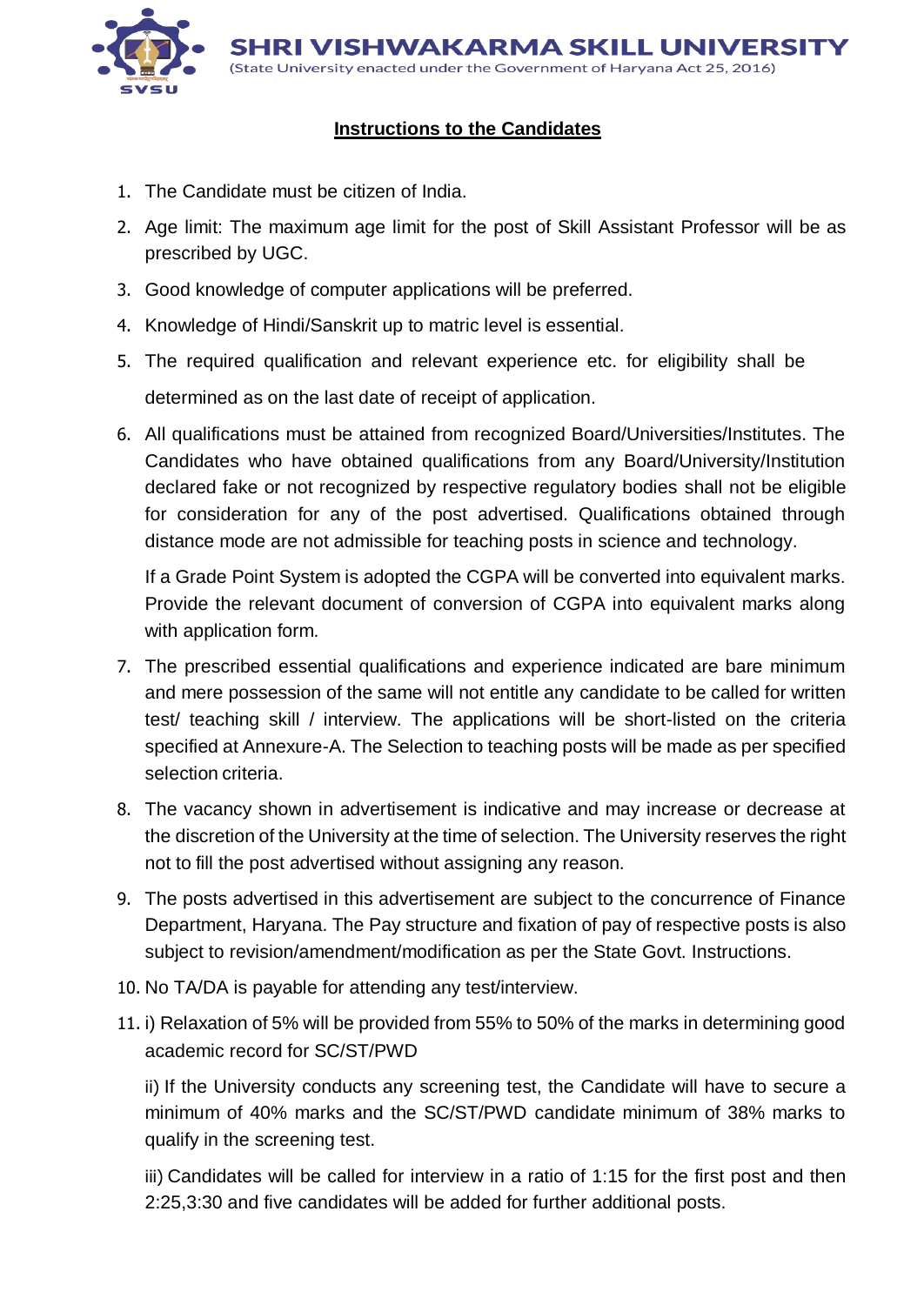- 12. The structure and syllabus of the test will be uploaded on the University website.
- 13. As per Ministry of Human Resource Development Notification No. 44 dated 01-03- 1995 published in Gazette of India edition dated 10-06-2015, the Degree obtained through open Universities/ Distance Education Mode needs to be recognized by Distance Education Council, IGNOU. Accordingly, unless such Degrees had been recognized for the period when the candidates acquired the relevant qualification, they will not be accepted for the purpose of Educational Qualification.
- 14. No change/modification in the category of any candidate is allowed after submission of application form. No correspondence/email/ phone will be entertained in this regard.
- 15. Application not supported with required application fee, self-attested copies of certificates/ testimonials will be rejected. Incomplete applications or the applications received without the prescribed fee or received after the last date of receipt of applications will be rejected and no correspondence will be entertained in this regard.
- 16. The period of experience wherever prescribed shall be counted only after obtaining the prescribed essential qualification. The experience certificate in support of the experience wherever prescribed should clearly reveal about the period of work, designation with pay scale/pay band with grade pay/ pay level. The certificate must be supported with salary slip/PF statement/ Form 16/ Bank Statement or any other valid proof of salary paid as claimed in the certificate.
- 17. Minimum three applications are mandatory for any of the posts advertised for conducting the interview/test. If minimum three applications are not received for any post, the interview/ test will not be conducted and the post will be re-advertised.
- 18. Fees:- Rs. 250/ .

(Those who have applied for the post of Skill Assistant Professor (Food Technology) earlier vide Advt. No. SVSU/ 2020/ Estt. / T/ 008 are exempted from fees. They have to attach proof of this with application form otherwise fee exemption will not be considered by the University)

19. A) The benefit of reservation will be given only to those SC/ BC-A/ BC-B, PWD, and ESM/ DESM or ESP applicants who are domicile of State of Haryana. The Eligible Sports Persons shall be required to produce the Sports Certificate as per Govt. Notification dated 25.05.2018 & 15.11.2018 duly issued by the Competent Authority.

B) The applicants seeking reservation under a particular category e.g. SC/ BC-A & BC-B etc. are required to submit the requisite Certificate issued by the Competent Authority from Parental Side only. In case of women candidates, Certificate from inlaws (Husband's side) will not be entertained.

Note- (i) The applicants of reserved categories of Haryana for which no post is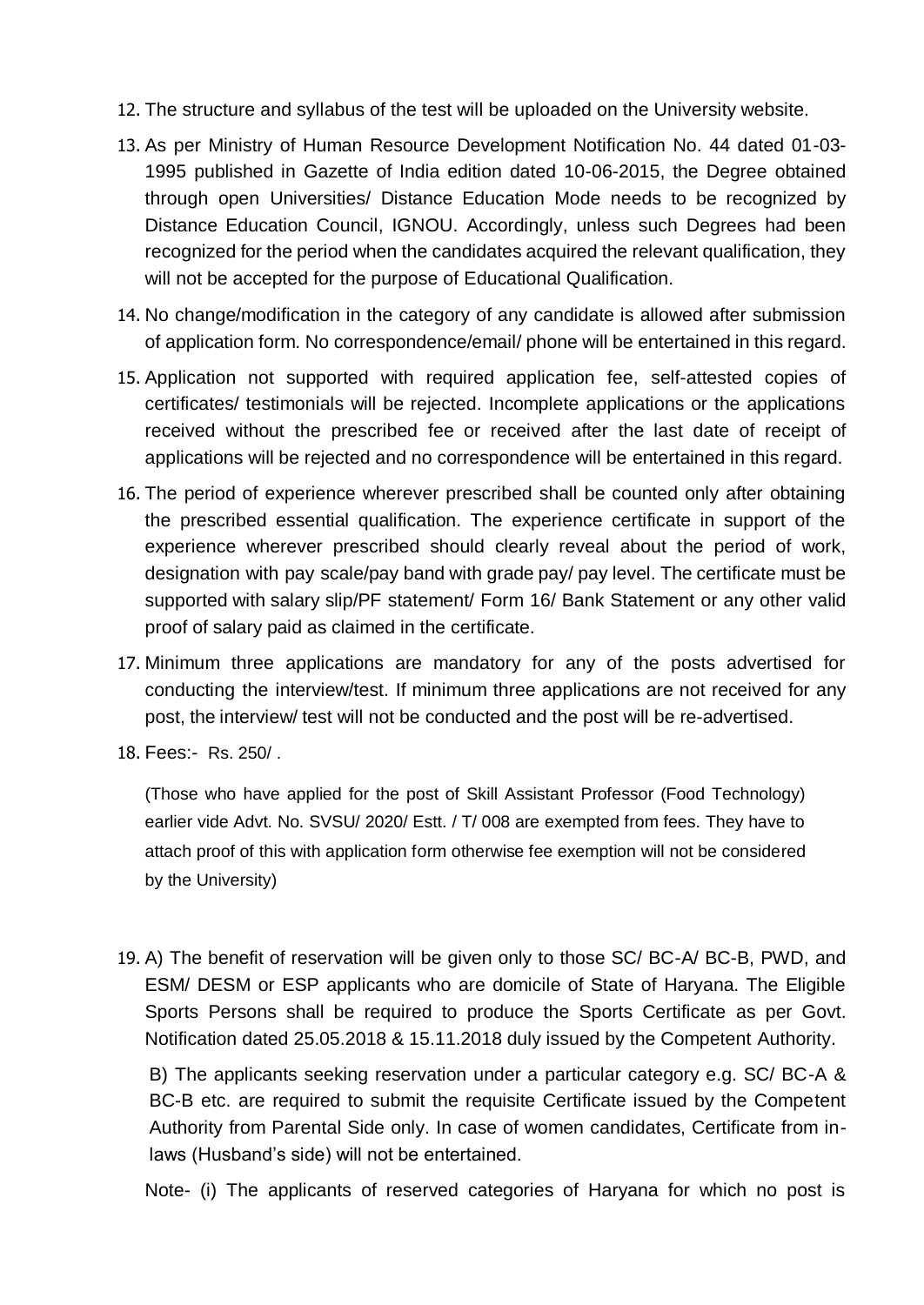available/reserved, can apply for the posts in General Category, if he/she fulfils all the eligibility conditions i.e. age, qualification & experience etc. as meant for general category except fees and also attach scanned copy of his/her caste certificates for claiming fees concession. Any other relaxation will not be admissible to such applicants.

(ii) The reserved category applicants of other States will be considered only for General Category Posts. Such applicants should fulfill all the eligibility conditions as meant for General Category applicants.

- 20. Concealment of facts or supply of wrong information will result in cancellation of candidature at any time in addition to legal action.
- 21. The candidates, who are in employment in Government service should send their applications through proper channel, or submit No Objection Certificate from their present employer at the time of interview, otherwise their application will not be entertained.
- 22. The Candidates are advised to keep on visiting the website of the University for related updates including any corrigendum/addendum, date of test/ interview/ list of shortlisted candidates etc. Further, no information in respect of this advertisement shall be published in the newspaper.
- 23. No correspondence what so ever will be entertained from the candidates regarding conduct/ result of Interview and the reason for not being called for Interview.
- 24. A candidate found ineligible at any stage of selection/ norms his/ her candidature will summarily be cancelled.
- 25. How to apply:

Applicants willing to apply for the advertised post are advised to submit signed copy of application form along-with all supporting self-attested documents should be sent at the following address by **09/07/2022, 05:00 PM: "The Assistant Registrar (Estb.), Shri Vishwakarma Skill University, Plot No. 147, Sector 44, Gurugram, Haryana-122003"**

**REGISTRAR**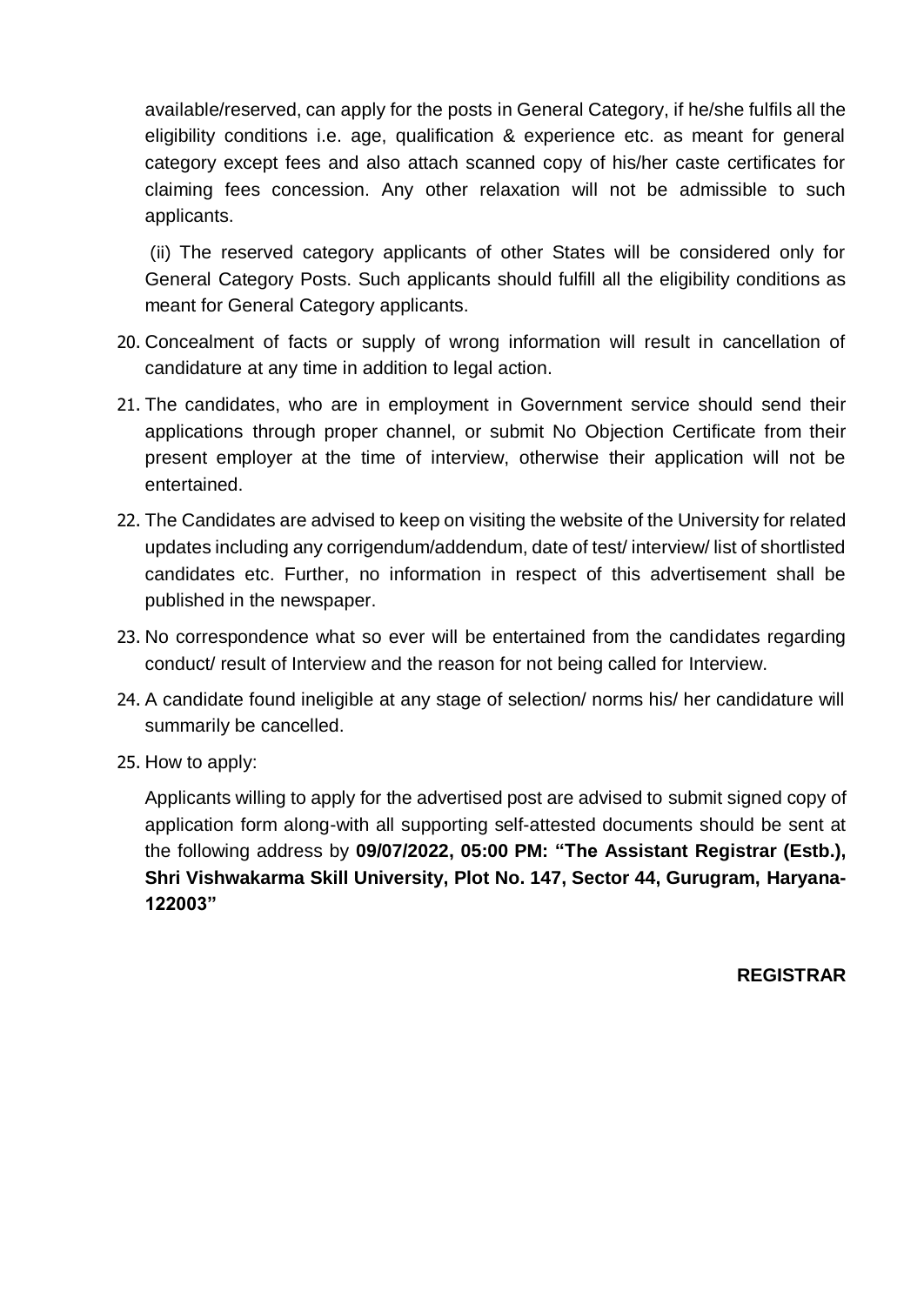

## **Criteria of Short-listing/Selection for Skill Assistant Professor (Annexure – A)**

i) Criteria for Short-listing of Candidates for Interview/ Witten test/ teaching skill for the Post of Assistant Professors in Universities:

|                | S.N. Academic Record                                                                                                                                                          | Score                 |                                              |                                                        |                                           |
|----------------|-------------------------------------------------------------------------------------------------------------------------------------------------------------------------------|-----------------------|----------------------------------------------|--------------------------------------------------------|-------------------------------------------|
| 1 <sub>1</sub> | Graduation                                                                                                                                                                    | 80% &                 | 60% to less<br>Above = $15$ than 80% =<br>13 | 55% to<br>less<br>than <sub>60</sub><br>$\%$<br>$= 10$ | 45% to<br>less<br>than<br>55%<br>$=05$    |
| 2.             | Post-Graduation                                                                                                                                                               | 80% &<br>Above $= 25$ | 60% to less<br>than $80\%$ =<br>23           | SC/ST/OBC (non-<br>to less than $60\%$ =<br>20         | 55% (50% in case of<br>creamy layer)/PWD) |
| 3.             | M.Phil.                                                                                                                                                                       | 60% &<br>above $= 07$ | 55% to less than $60\% = 05$                 |                                                        |                                           |
| 4.             | Ph.D.                                                                                                                                                                         | 30                    |                                              |                                                        |                                           |
| 5.             | <b>NET with JRF</b>                                                                                                                                                           | 07                    |                                              |                                                        |                                           |
|                | <b>NET</b>                                                                                                                                                                    | 05                    |                                              |                                                        |                                           |
|                | <b>SLET/SET</b>                                                                                                                                                               | 03                    |                                              |                                                        |                                           |
| 6.             | Research Publications<br>(2)<br>marks for each research<br>publications published<br>in<br>Peer- Reviewed or UGC-<br>listed<br>Journals)                                      |                       | 10                                           |                                                        |                                           |
|                | 7. Teaching / Post-Doctoral<br>Experience (2 marks for<br>one year each)#                                                                                                     |                       | 10                                           |                                                        |                                           |
| 8.             | Awards                                                                                                                                                                        |                       |                                              |                                                        |                                           |
|                | International / National<br>Level (Awards given by<br>International<br>Organizations/<br>Government of India /<br>Government of India<br>recognized National<br>Level Bodies) |                       | 03                                           |                                                        |                                           |
|                | State-Level<br>(Awards given by the<br><b>State Government)</b>                                                                                                               |                       | 02                                           |                                                        |                                           |

#However, if the period of teaching/post-doctoral experience is less than one year then the marks shall be reduced proportionately.